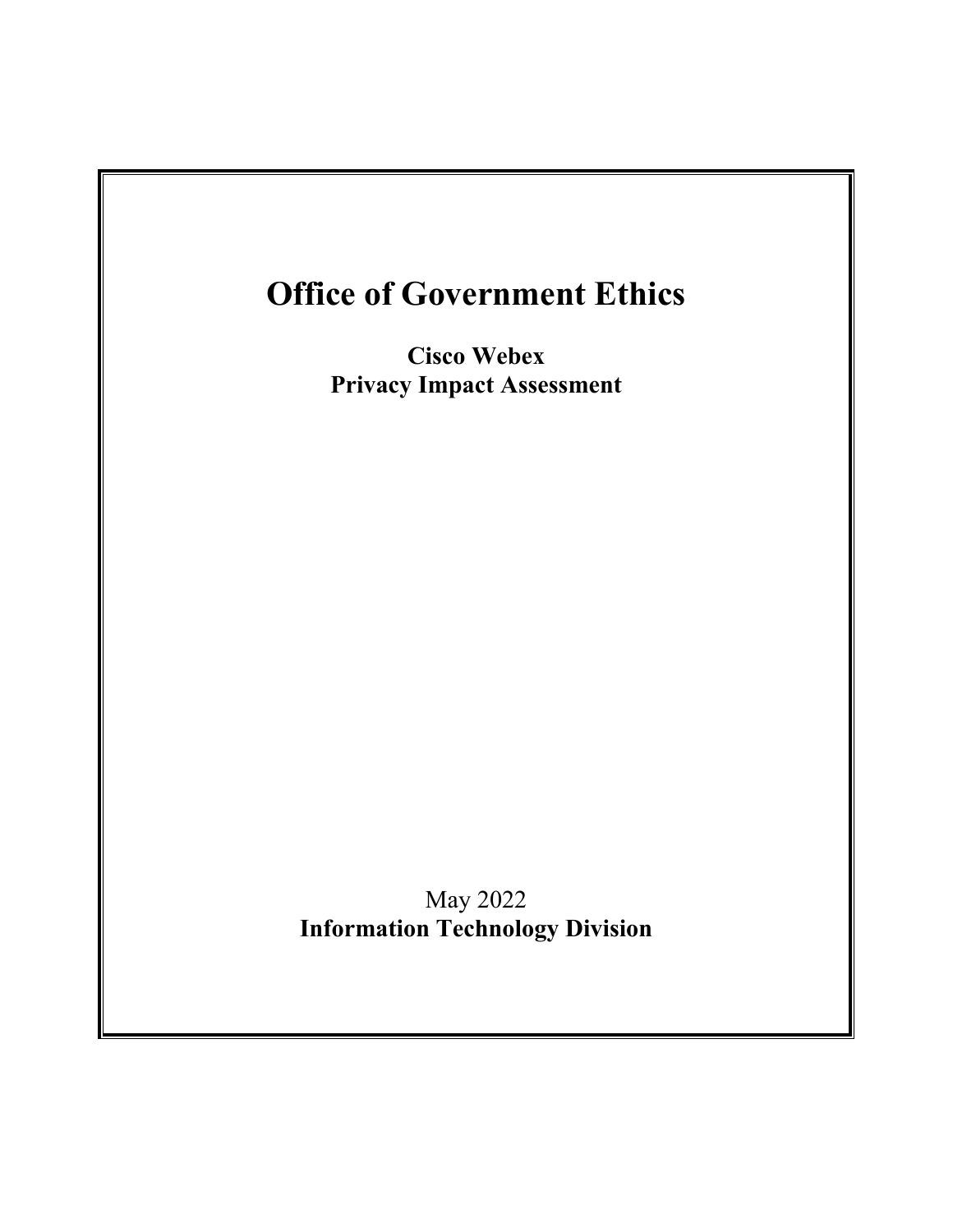# **U.S. Office of Government Ethics (OGE) Privacy Impact Assessment (PIA) for Cisco Webex**

Provide electronic copies of the signed PIA to OGE's Chief Information & Cybersecurity Officer and Privacy Officer.

**Name of Project/System:** Cisco Webex **Office:** Information Technology Division

## **Executive Summary**

Webex by Cisco is a third-party web-based video conference application. OGE uses Webex to enable employees and contractors to communicate and collaborate with each other and with individuals outside of the agency, including agency ethics officials, Congressional staff, and members of the public. In addition to the privacy controls utilized in OGE's implementation of Webex, Cisco has its own security and privacy program that includes security requirements, threat modelling, secure design and coding, static analysis, vulnerability testing, privacy impact assessments, and third-party security assessments. More information on Cisco's security and privacy program is available on its website [here.](https://help.webex.com/en-us/article/nv2hm53/Webex-Security-and-Privacy) The Cisco online privacy statement is available [here.](https://www.cisco.com/c/en/us/about/legal/privacy-full.html)

OGE uses Webex for internal and external video conferences. An internal OGE user will schedule the video conference and participants are emailed a web link and/or call in telephone number to join at the scheduled date and time. The application gives users an option to enter their telephone number and have Webex call them to join the videoconference. During video conferences, participants may chat with the group or privately. It also has a registration tool that allows OGE to register participants for webinars conducted via the application.

It is intended that the PIA will cover OGE's practices regarding the use of Webex for discussions and/or presentations that do not involve personally identifiable information (PII) as part of their content. Any use of Webex outside of the uses described in this PIA or that involve PII as a part of its content (for instance to discuss disciplinary measures against a specific individual), will require the submission of Privacy Threshold Analysis (PTA) prior to that additional use being implemented.

# **A. CONTACT INFORMATION:**

# **1) Who is the person completing this document**

Jennifer Matis Associate Counsel Legal, External Affairs and Performance Branch Program Counsel Division jmatis@oge.gov 202-482-9216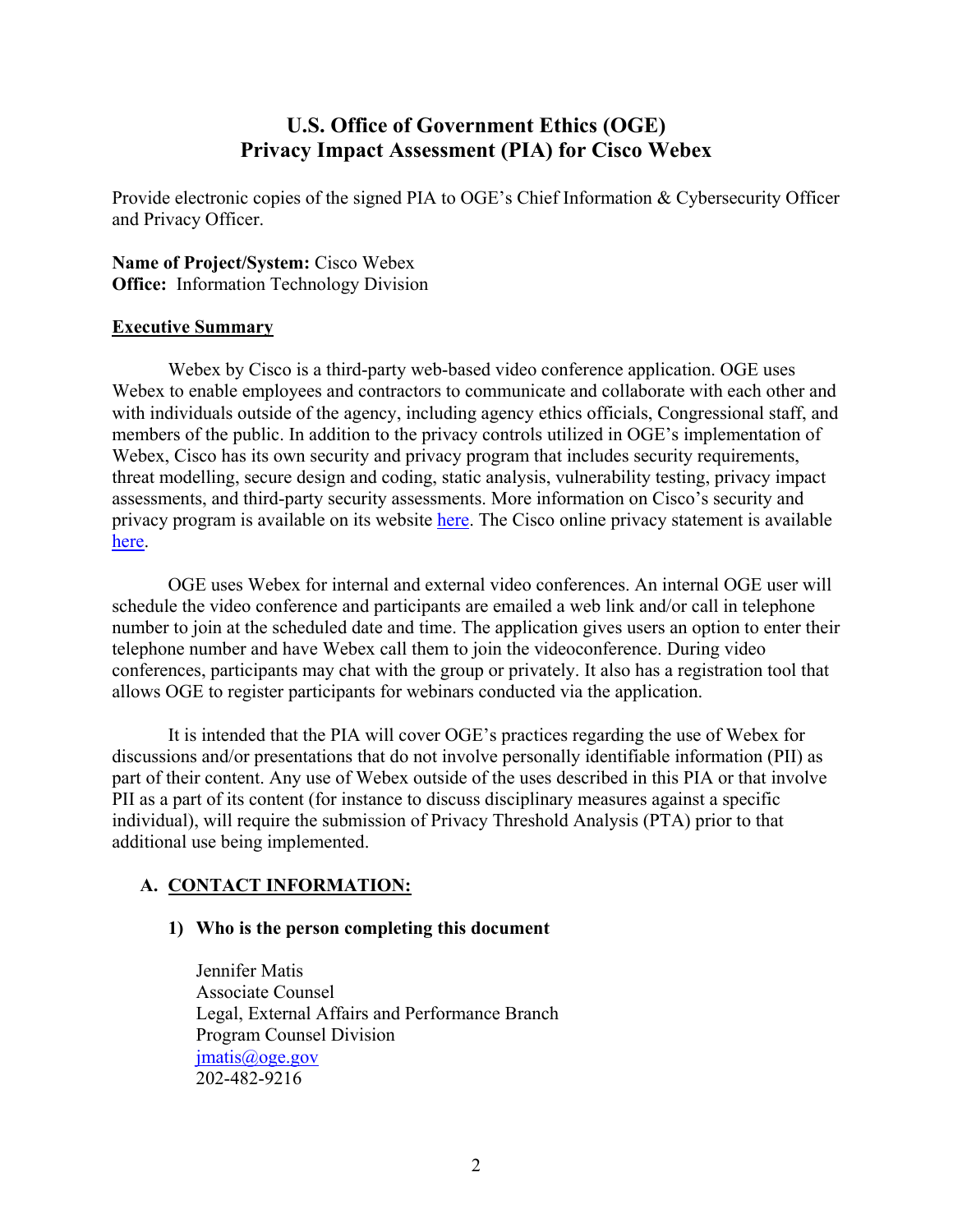#### **2) Who is the system owner:**

 Ty Cooper Chief Information & Cybersecurity Officer Information Technology Division [jtcooper@oge.gov](mailto:jtcooper@oge.gov) (202) 482-9226

#### **3) Who is the system manager for this system or application:**

 Tony Upson Network Architect Information Technology Division [tupson@oge.gov](mailto:tupson@oge.gov) (202) 482-9272

### **4) Who is the Chief Information Security Officer (CISO) who reviewed this document?**

Ty Cooper Chief Information & Cybersecurity Officer Information Technology Division [jtcooper@oge.gov](mailto:jtcooper@oge.gov) (202) 482-9226

#### **5) Who is the Senior Agency Official for Privacy who reviewed this document?**

Diana J. Veilleux Senior Agency Official for Privacy and Chief, Legal, External Affairs and Performance Branch Program Counsel Division [Diana.veilleux@oge.gov](mailto:Diana.veilleux@oge.gov) 202-482-9203

#### **6) Who is the Reviewing Official?**

 Ty Cooper Chief Information & Cybersecurity Officer Information Technology Division [jtcooper@oge.gov](mailto:jtcooper@oge.gov) 202-482-9226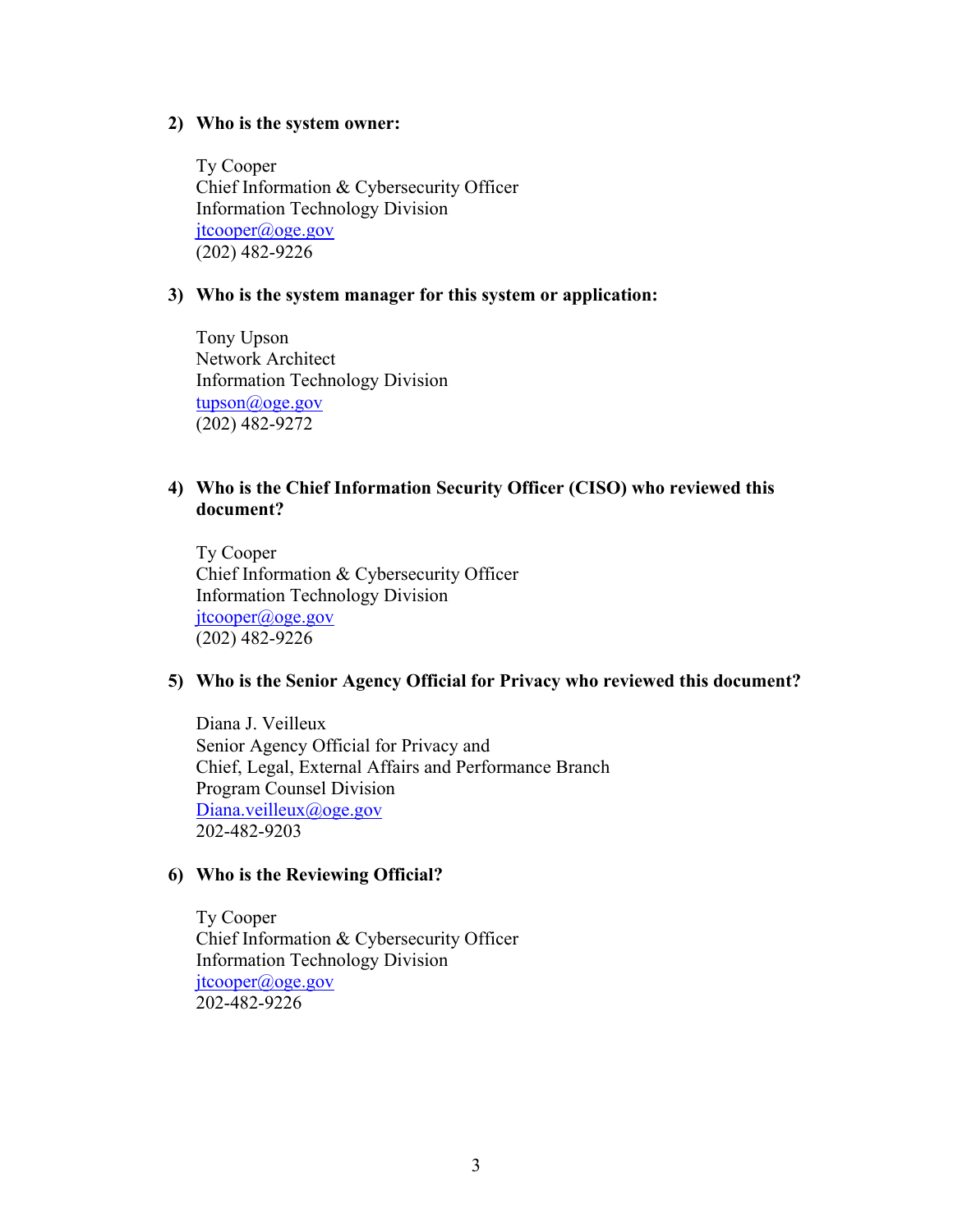#### **B. SYSTEM APPLICATION/GENERAL INFORMATION:**

### **1) Does this system contain any information about individuals?**

Yes, it contains information about current OGE employees, contractors, employees of other federal, state, and local agencies and members of the public. Information collected includes the name, organizational affiliation, telephone number, and/or email address of OGE users and internal or external participants. Generally, the telephone numbers and email addresses are official government contact information, but it is possible that personal telephone numbers and email addresses may be used.

Because Webex is a communication system, it is possible for any kind of personally identifiable information about individuals to be communicated through a chat, audio participation, or screen sharing. However, OGE has promulgated a policy prohibiting users from preserving Webex meetings or chat conversations in any manner. Moreover, OGE employees are counseled on what information is appropriate to share via Webex.

If a user needs to record a meeting or preserve a chat conversation, they must first submit a PTA and receive explicit approval to do so. Moreover, as noted above, Webex may not be used to communicate PII unless the user first submits a PTA and complies with any additional restrictions recommended by the Privacy Officer, which may include making meetings unlisted or placing restrictions on unauthenticated users attempting to join a meeting.

#### **a. Is this information identifiable to the individual?**

Potentially, yes.

#### **b. Is the information about individual members of the public?**

Potentially, yes.

**c. Is the information about employees?**

Potentially, yes.

#### **2) What is the purpose of the system/application?**

OGE uses Webex to enable employees and contractors to communicate and collaborate with each other and with individuals outside of the agency, including agency ethics officials, Congressional staff, and members of the public. See the Executive Summary above for more information.

## **3) What legal authority authorizes the purchase or development of this system/application?**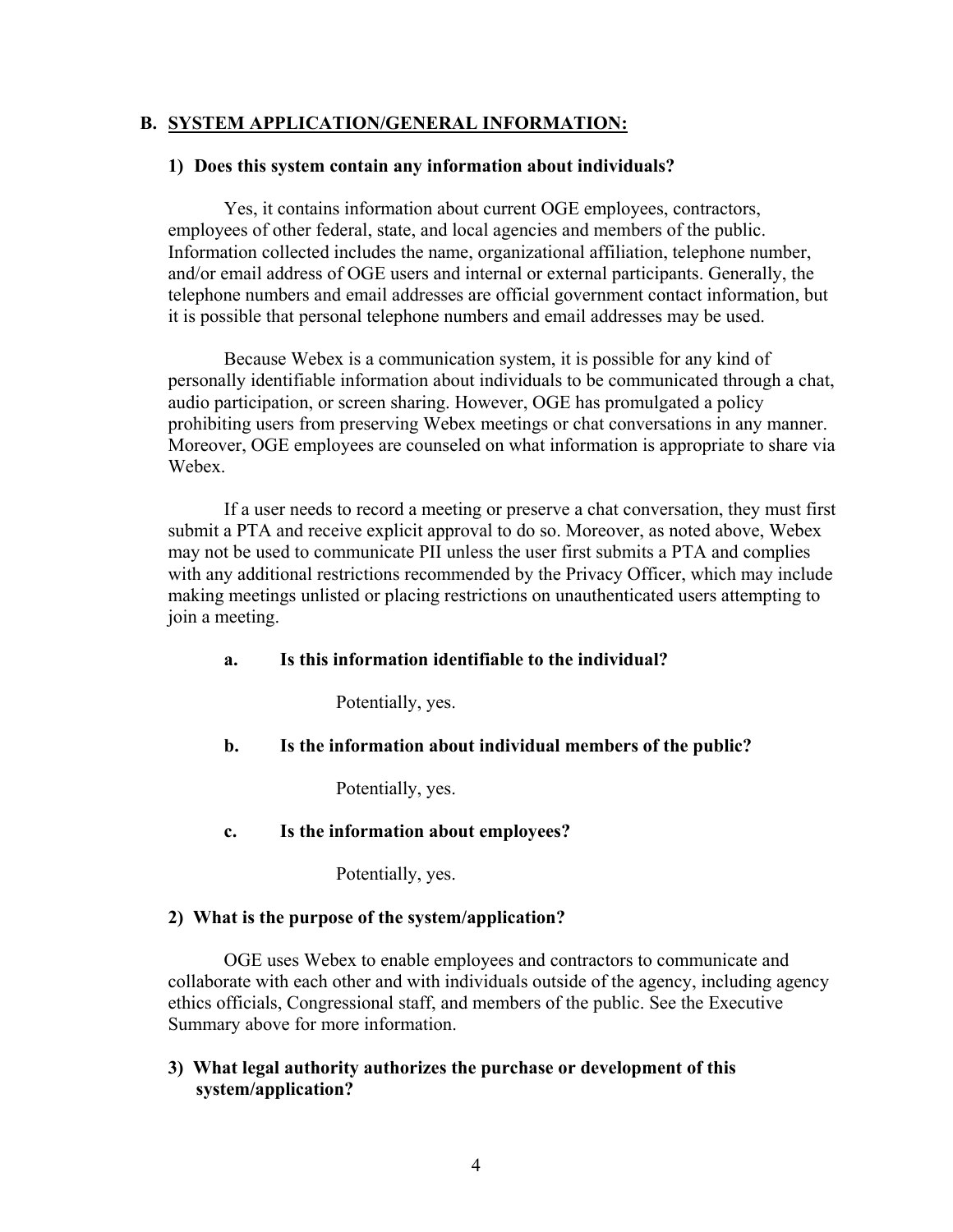The Ethics in Government Act of 1978, as amended, authorizes the Director of OGE to provide overall direction of executive branch policies related to preventing conflicts of interest on the part of officers and employees of any executive agency. See 5 U.S.C. app. § 402. Use of a video conferencing application to communicate internally and with external stakeholders is an essential part of conducting agency business. With regard to use of Webex for training delivery and registration, OGE's responsibilities include supporting agency ethics officials through such training, advice, and counseling as the Director of OGE deems necessary. See 5 C.F.R. § 2638.108(a)(5).

# **C. DATA in the SYSTEM:**

## **1) What categories of individuals are covered in the system?**

- OGE employees and contractors
- Employees of other federal, state, and local agencies
- Members of the public

## **2) What are the sources of the information in the system?**

For OGE employees and contractors the information is collected from a manually typed collection of OGE Employee Name and Email Address Book data via an Excel Spreadsheet, which is then manually imported into each Webex Account and utilized when a video conference is scheduled using the system. For individuals outside of OGE (officials from other government entities or members of the public), the information is provided directly by the individuals.

# **a. Is the source of the information from the individual or is it taken from another source? If not directly from the individual, then what other source?**

See above.

**b. What federal agencies provide data for use in the system?**

None.

**c. What State and local agencies are providing data for use in the system?**

None.

**d. From what other third party sources will data be collected?**

N/A.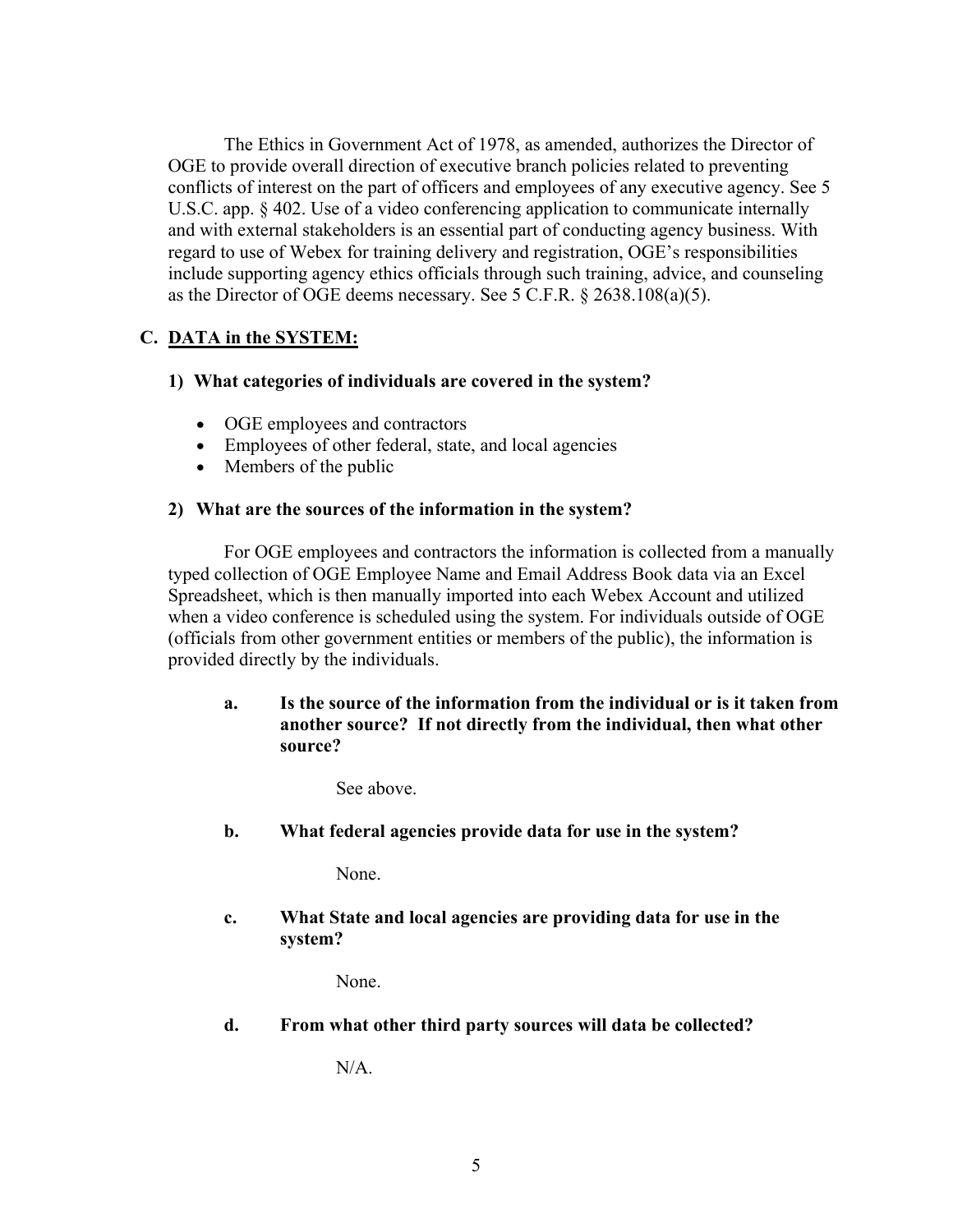#### **e. What information will be collected from the employee and the public?**

The system collects OGE employees' and contractors' names and email addresses when they are participants in a video conference using the system. For participants who are not OGE employees or contractors, the only required information is email addresses. Custom fields such as organizational affiliation can be added to the registration process. Users can also input a telephone number to have the system dial them in to the meeting. The system has the capability to record video and audio and archive chats, but OGE does not use those functions.

### **3) Accuracy, Timeliness, Reliability, and Completeness**

### **a. How will data collected from sources other than OGE records be verified for accuracy?**

The OGE employee and contractor information in the system is maintained by the system manager, who will check it for accuracy and completeness in the course of agency operations. When OGE hires new employees or contractors their name and new OGE email address will be added into the system, and their information will be removed from the system once employees or contractors leave OGE. For non-OGE participants, it is their responsibility to provide OGE with accurate and complete information.

### **b. How will data be checked for completeness?**

See above.

### **c. Is the data current? What steps or procedures are taken to ensure the data is current and not out-of-date?**

Yes. OGE employee and contractor information in the system is maintained by the system manager, who will check it for accuracy and completeness in the course of agency operations. When OGE hires a new employee or contractor, their name and new OGE email address is added into the system that Webex accesses for scheduling and notification of video conferences. This information will be deleted if an employee or contractor leaves OGE. For non-OGE participants, it is the individual's responsibility to provide OGE with accurate and complete contact information.

### **d. Are the data elements described in detail and documented?**

No. However, the data elements are simple and self-explanatory.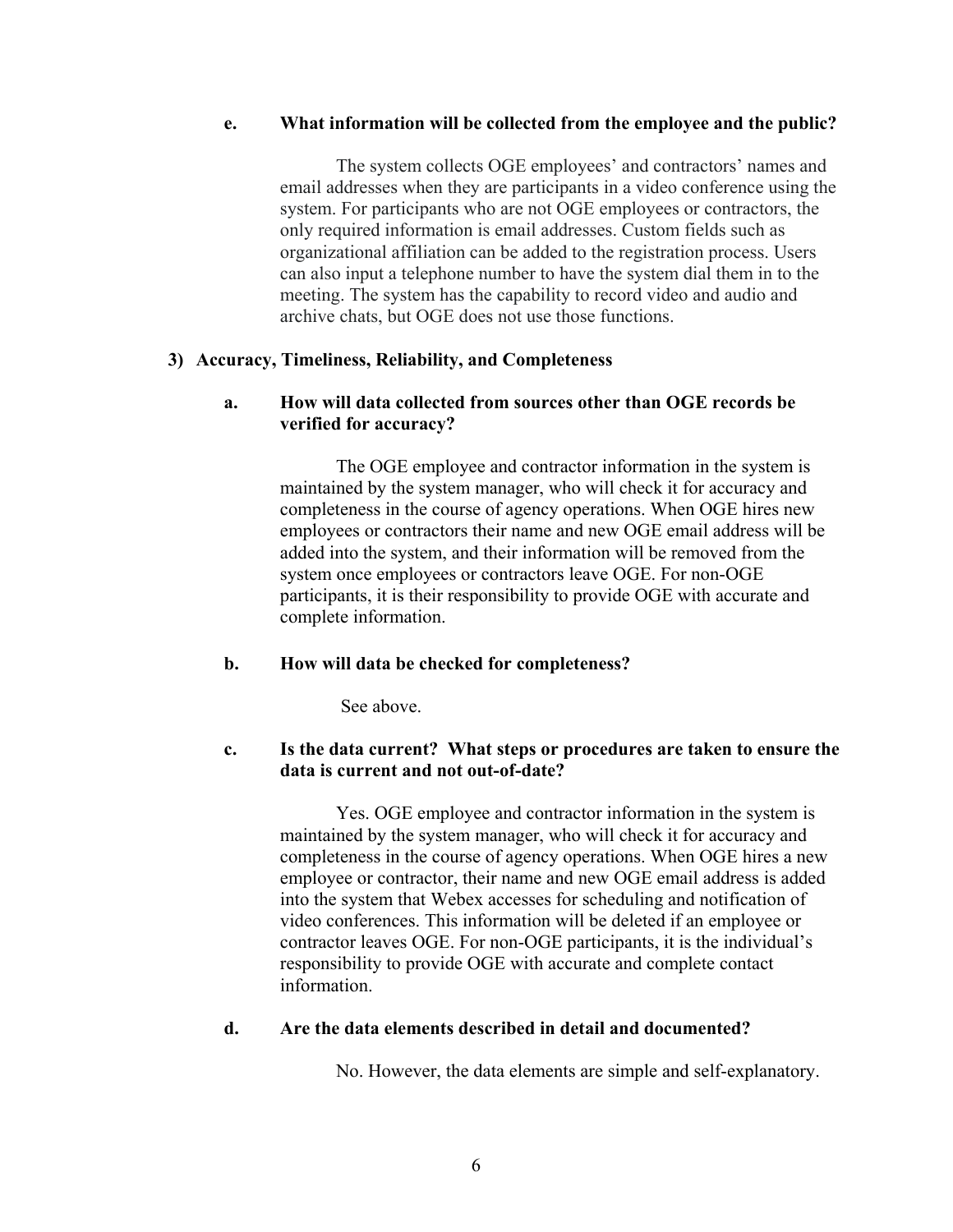#### **D. ATTRIBUTES OF THE DATA:**

**1) Is the use of the data both relevant and necessary to the purpose for which the system is being designed?**

Yes.

**2) Will the system derive new data or create previously unavailable data about an individual through aggregation from the information collected, and how will this be maintained and filed?**

No.

**3) Will the new data be placed in the individual's record?**

N/A.

**4) Can the system make determinations about employees/the public that would not be possible without the new data?**

N/A.

**5) How will the new data be verified for relevance and accuracy?**

 $N/A$ .

**6) If the data is being aggregated, what controls are in place to protect the data from unauthorized access or use?**

 $N/A$ 

**7) If data is being aggregated, are the proper controls remaining in place to protect the data and prevent unauthorized access?** 

N/A.

**8) How will the data be retrieved? Does a personal identifier retrieve the data?**

The personal data in the application is primarily for use by the application to notify and identify users and is not retrieved by individuals. To the extent that data is retrieved from the application by users (e.g. when sending materials to webinar participants), retrieval will be by event date or topic--not by personal identifier. If a user needs to retrieve data by personal identifier, they must first submit a PTA and comply with any additional restrictions recommended by the Privacy Officer.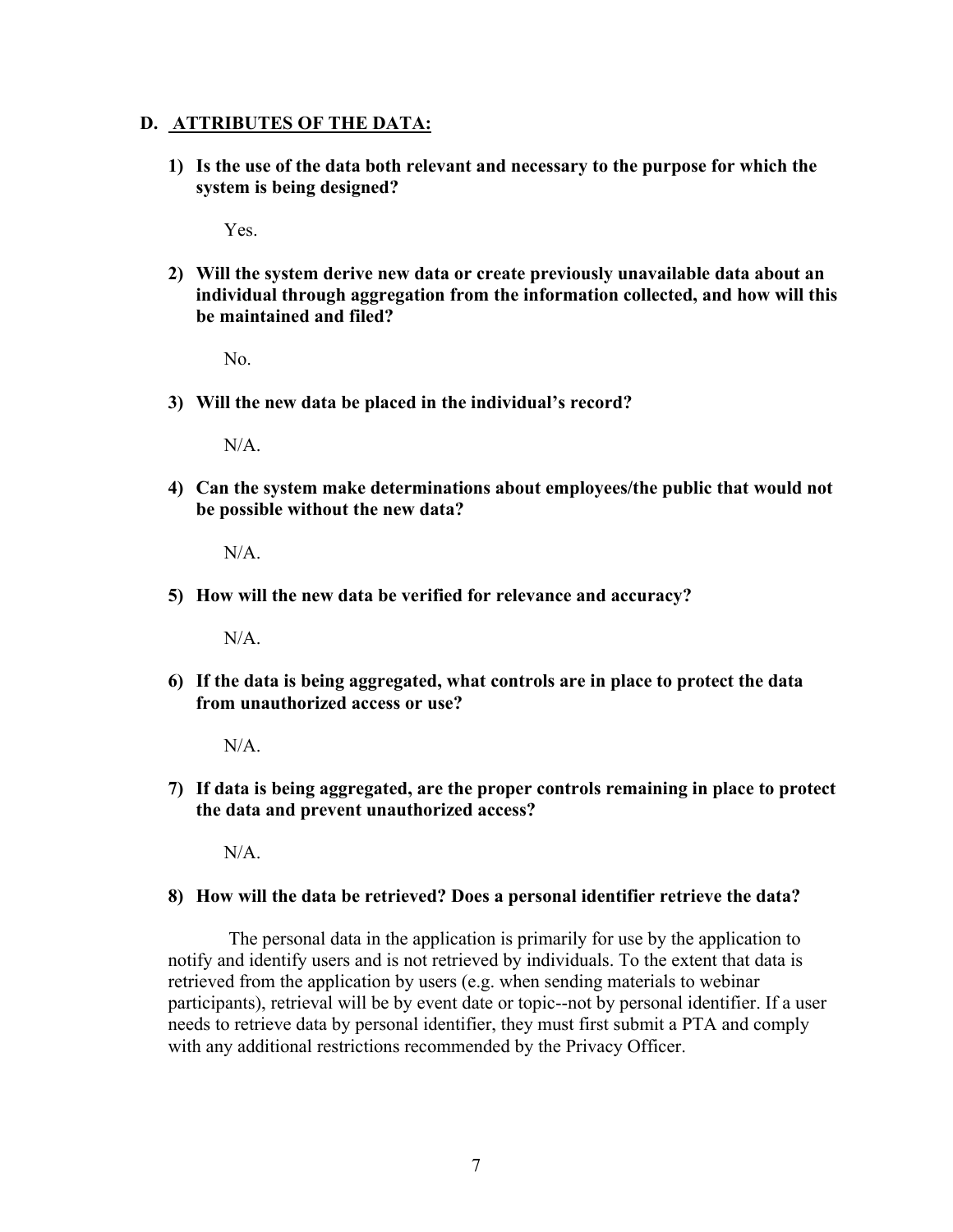**9) What kinds of reports can be produced on individuals? What will be the use of these reports? Who will have access to them?**

N/A.

# **10) What opportunities do individuals have to decline/refuse to provide information (i.e., where providing information is voluntary) or to consent to particular uses of the information (other than required or authorized uses)?**

Individuals do not have any opportunity to decline to provide the information or to consent to particular uses of the information.

## **E. MAINTENANCE AND ADMINISTRATIVE CONTROLS:**

**1) If the system is operated in more than one site, how will consistent use of the system and data be maintained in all sites?**

N/A.

**2) Is the data in the system covered by existing records disposition authority? If yes, what are the retention periods of data in this system?**

Yes, the records are covered by DAA-GRS-2013-0007-0012 General Records Schedule 4.2: Information Access and Protection Records (Personally identifiable information extract logs).

## **3) What are the procedures for disposition of the data at the end of the retention period? How long will the reports produced be kept? Where are the procedures documented?**

Timely destruction of federal records is the responsibility of the Agency Records Officer. The reports are temporary and will be destroyed when they are no longer needed by the agency for business use. The procedures are documented in OGE's record's management policies. The system has the capability to record video and audio and archive chats, but OGE does not use those functions.

## **4) Is the system using technologies in ways that the OGE has not previously employed (e.g., monitoring software, Smart Cards, Caller-ID)?**

No.

### **5) How does the use of this technology affect public/employee privacy?**

The application has no significant effect on public/employee privacy. The PII is not sensitive and is necessary for OGE to conduct its normal business processes. The impact on privacy is justified by the need for the information.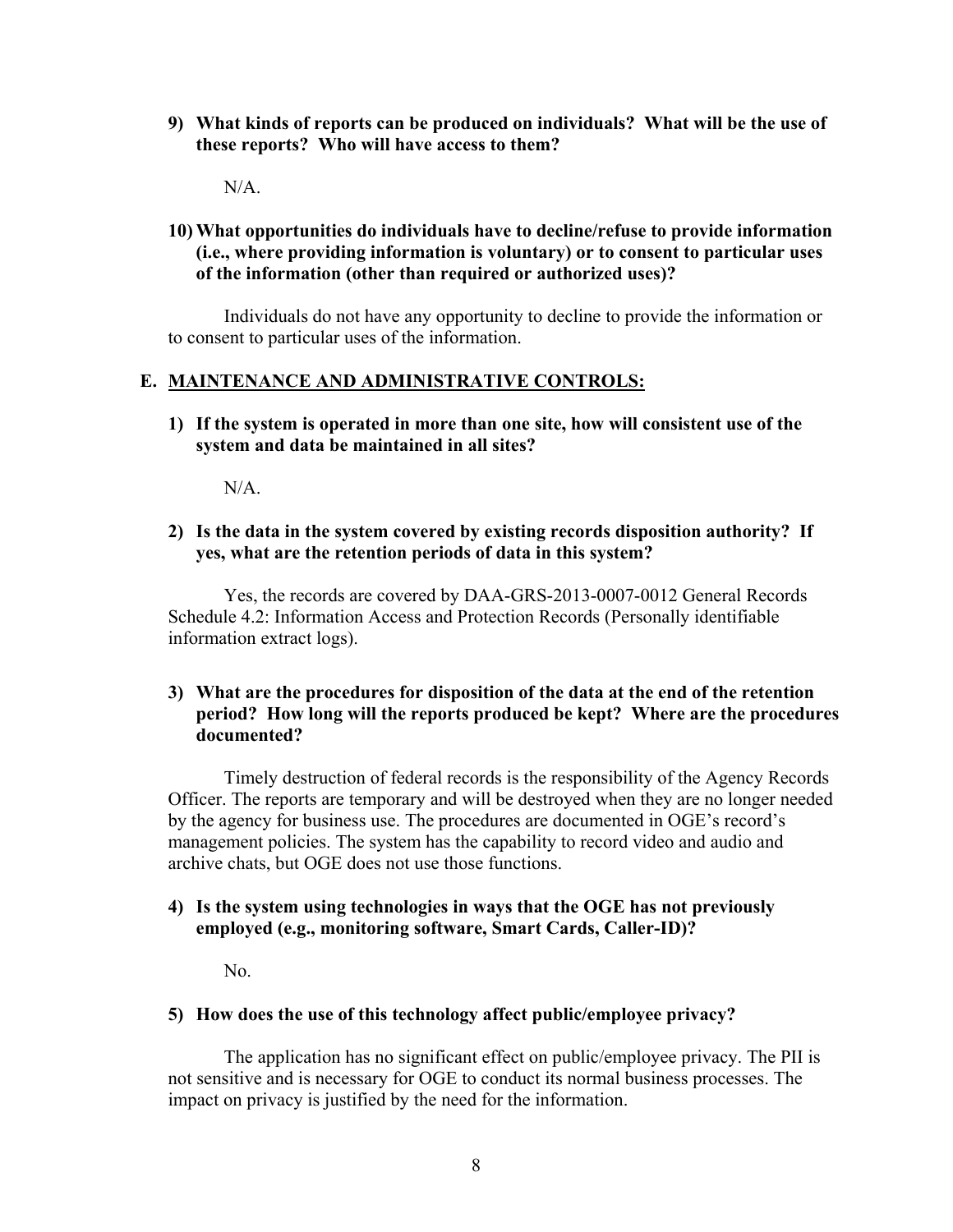**6) Will this system provide the capability to identify, locate, and monitor individuals? If yes, explain.** 

No.

**7) What kinds of information are collected as a function of the monitoring of individuals?**

 $N/A$ .

**8) What controls will be used to prevent unauthorized monitoring?**

N/A.

**9) Under which Privacy Act systems of records notice does the system operate? Provide number and name.**

N/A. None of the information is retrieved by name or other unique identifier. When the application is used for hosting webinars, the information is retrieved by session date or topic, not by individual registrants.

#### **10)If the system is being modified, will the Privacy Act system of records notice require amendment or revision? Explain.**

N/A.

### **F. ACCESS TO DATA:**

**1) Who will have access to the data in the system?** 

All meeting participants can see the names of other participants while the meeting is live. OGE has both restricted Webex accounts ("restricted account") and accounts open to all internal OGE users ("open accounts"). When meetings or webinars are scheduled with an open account, all OGE employees and contractors will have access to the participant information (name, email address and possibly organization) associated with that event. When meetings or webinars are scheduled with a restricted account, such as *Integrity*.oge, only users with access to that account will have access to the participant information associated with the event.

No one has access to telephone numbers entered into the application, except the individual who entered the number.

**2) How is access to the data by a user determined? Are criteria, procedures, controls, and responsibilities regarding access documented?**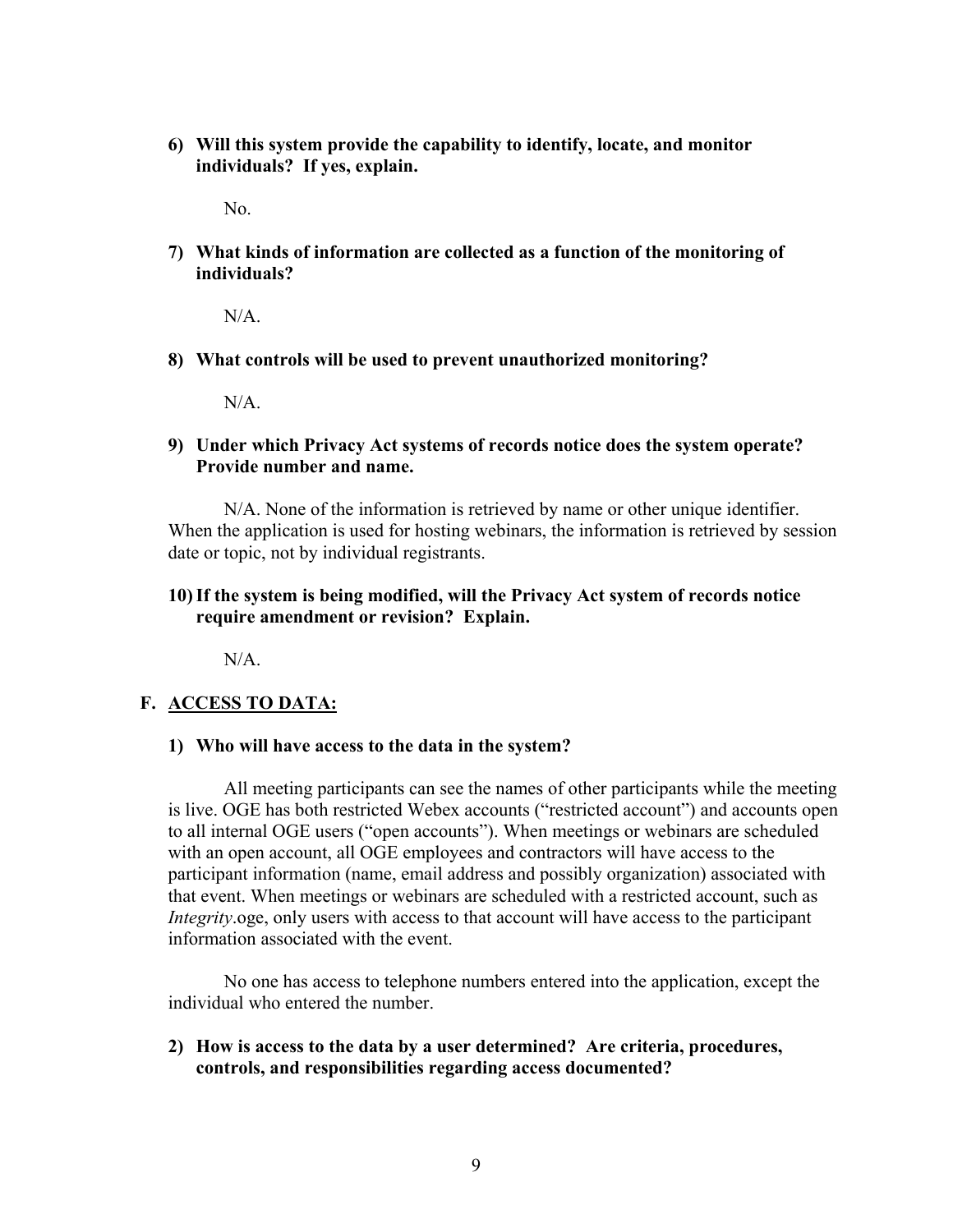Access to OGE applications and user accounts is governed by the Account Access Request Form (AARF) process, which authorizes the Information Technology Division (ITD) to create, modify, and disable network accounts, including providing access to OGE applications. AARF requests must be signed by the employee, his/her supervisor, and the Chief Information & Cybersecurity Officer before a request is approved to be implemented by ITD staff. Although anyone with an invitation may participate in an OGE-hosted Webex video conference, the AARF process restricts administrative access to the application and OGE user accounts.

#### **3) Will users have access to all data on the system or will the user's access be restricted? Explain.**

See above.

**4) What controls are in place to prevent the misuse (e.g., unauthorized browsing) of data by those having access?** 

The data is nonsensitive and generally available to all OGE employees and contractors through other authorized means. There is no potential for unauthorized browsing.

## **5) Are contractors involved with the design and development of the system and will they be involved with the maintenance of the system**? **If yes, were Privacy Act contract clauses inserted in their contracts and other regulatory measures addressed?**

No contractors were involved with the design, development, or maintenance of the application.

### **6) Do other systems share data or have access to the data in the system? If yes, explain.**

There is no direct interface with other systems. The application has e-mail address information to send invitations, notifications and calendar items to participants directly from the application. The emails and calendar items do not indicate the other individual participants scheduled to participate.

### **7) Who will be responsible for protecting the privacy rights of the public and employees affected by the interface?**

N/A.

**8) Will other agencies share data or have access to the data in this system (Federal, State, or Local)?**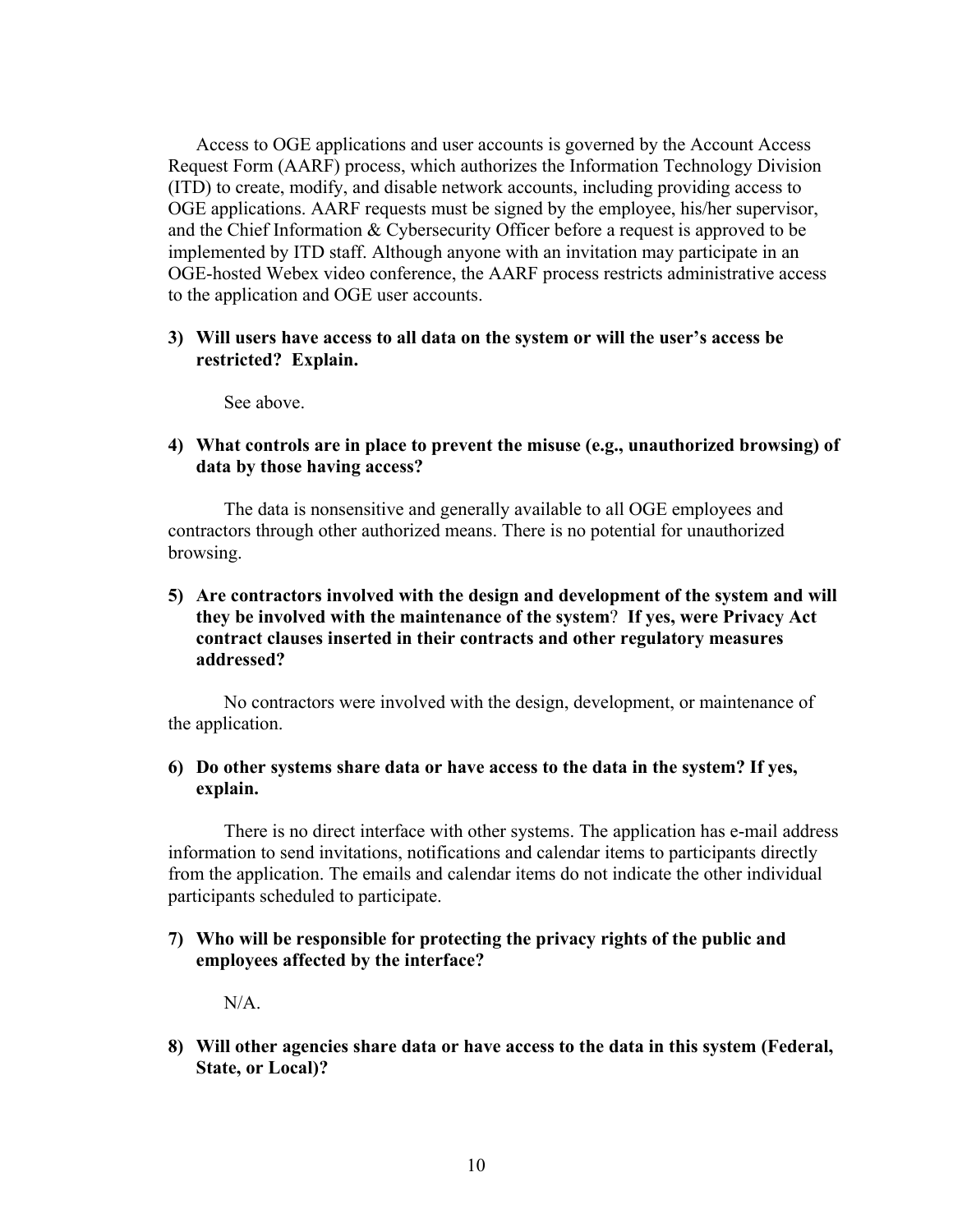No.

# **9) How will the data be used by the other agency?**

N/A.

# **10) Who is responsible for assuring proper use of the data?**

Each user is responsible for assuring proper use of the data collected.

# **See Attached Approval Page**